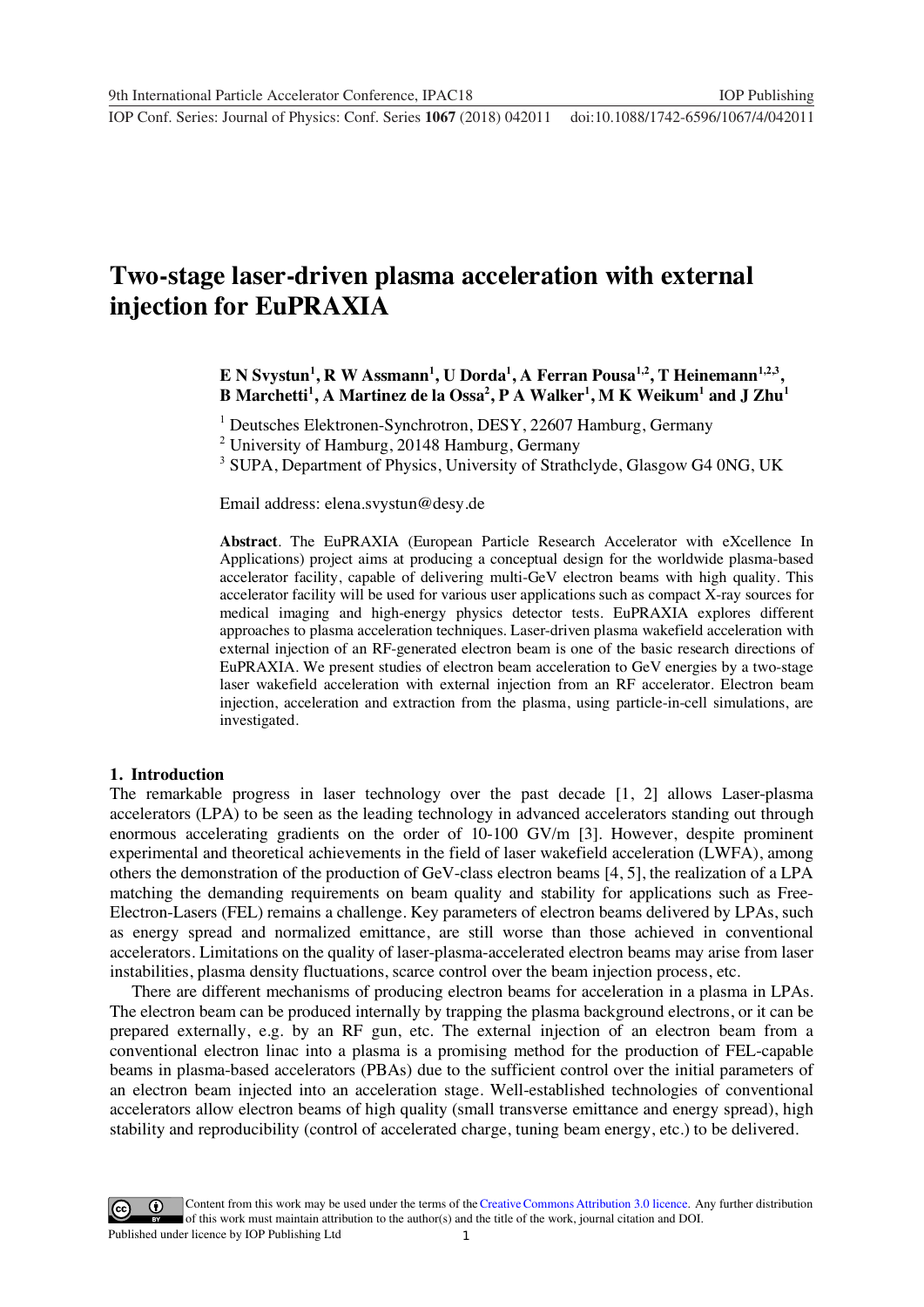**1234567890** ''"" IOP Conf. Series: Journal of Physics: Conf. Series **1067** (2018) 042011 doi :10.1088/1742-6596/1067/4/042011 9th International Particle Accelerator Conference, IPAC18 IOP Publishing

In this paper, we present an extension of numerical studies reported in [6] on quality-preserving acceleration of an electron beam by a laser-driven plasma accelerator with external injection from an RF linac. These studies have been carried out in the context of EuPRAXIA [7]. The Horizon 2020 project EuPRAXIA is preparing a conceptual design report of a highly compact and cost-effective plasma-based European facility with multi-GeV electron beams.

#### **2. Results and discussion**

Previous studies [6] for the first set of EuPRAXIA laser pulse parameters and a plasma density of  $n_0 = 10^{17}$  cm<sup>-3</sup> showed that the laser pulse defocusing starts to play a considerable role at distances of the order of 2-3 cm, thus limiting the length of the acceleration region. Another factor that limits the acceleration process in LPAs is laser diffraction, the characteristic distance of which is the Rayleigh length:

$$
z_R = \frac{w_0^2 \pi}{\lambda_l},
$$

where  $w_0$  is the laser spot size at the focus and  $\lambda_l$  is the laser wavelength.

In the studies presented in this paper, the laser pulse defocusing and diffraction were counteracted by transverse plasma density tailoring, that allowed the laser pulse to be guided. This in turn enabled the acceleration region to be extended to lengths greater than the Rayleigh length, and the laser pulse energy and power to be reduced.

A two-dimensional simulation has been carried out with the particle-in-cell (PIC) code OSIRIS [8]. The following laser pulse parameters were assumed: pulse length  $\tau_l = 70$  fs (FWHM); spot size  $w_0 = 50$  µm; normalized peak intensity  $a_0 = 2.7$ ; wavelength  $\lambda_l = 800$  nm; peak power  $P_L \approx 612$  TW. The laser transverse and temporal profiles are Gaussian. The laser pulse and the electron beam are injected collinearly into a plasma channel with a radially parabolic density profile of the form  $r(r) = n_0 + \Delta n (r/r_{ch})^2$ , where the channel depth  $\Delta n = 0.452n_0$ , the channel width  $r_{ch} = 50 \mu m$  and the on-axis plasma density  $n_0 = 10^{17}$  cm<sup>-3</sup>. The plasma wavelength is  $\lambda_p = 106$  µm and the plasma skin depth is  $c/\omega_p = k_p^{-1} = 16.8$  µm, with the plasma frequency given by  $\omega_p = (n_0 e^2/\varepsilon_0 m_e)^{1/2}$ , where c is the speed of light,  $k_p$  is the plasma wave number, e is the electron charge,  $\varepsilon_0$  is the vacuum permittivity and  $m_e$  is the electron mass. The temporal offset between the electron beam center and the laser pulse center is equal to 294 fs (88.22 μm).

The simulation was conducted by employing a speed-of-light moving window with the longitudinal and transverse sizes of  $(11 \times 20) k_p^{-1}$  and a resolution of  $(0.00095 \times 0.0588) k_p^{-1}$ . The time step is 0.000932082 $\omega_p^{-1} \approx 52.25$  as, corresponding to a length of 15.66 nm. The number of particles per cell is 4 for the plasma and 256 for the witness electron beam. To eliminate an artificial growth in electron beam emittance caused by numerical Cherenkov radiation (NCR) generated in the standard Yee field solver, a special NCR-suppressing solver [9] has been used for electromagnetic field calculations.

The parameters of the externally injected witness beam used in the simulation are defined based on the results of simulations [10] for the future ARES-linac at the SINBAD facility at the DESY Hamburg campus [11]. A full set of initial beam parameters is given in Table 1. An initial symmetric Gaussian distribution in coordinate and momentum space is assumed for the injected beam.

In PBAs, transverse matching of injected electron beams into the plasma focusing fields is vital for beam emittance growth control. Tailoring the longitudinal density profile of the plasma entrance and exit with smooth vacuum-plasma and plasma-vacuum transitions can be used to minimize the induced emittance growth during beam acceleration and extraction, as shown in [12 - 14]. In the considered case the following longitudinal plasma density profile for up- and down-ramps was implemented:

$$
f(z) = \frac{1}{(1 \pm (z - z_{0,d|u})/l_{d|u})^2}.
$$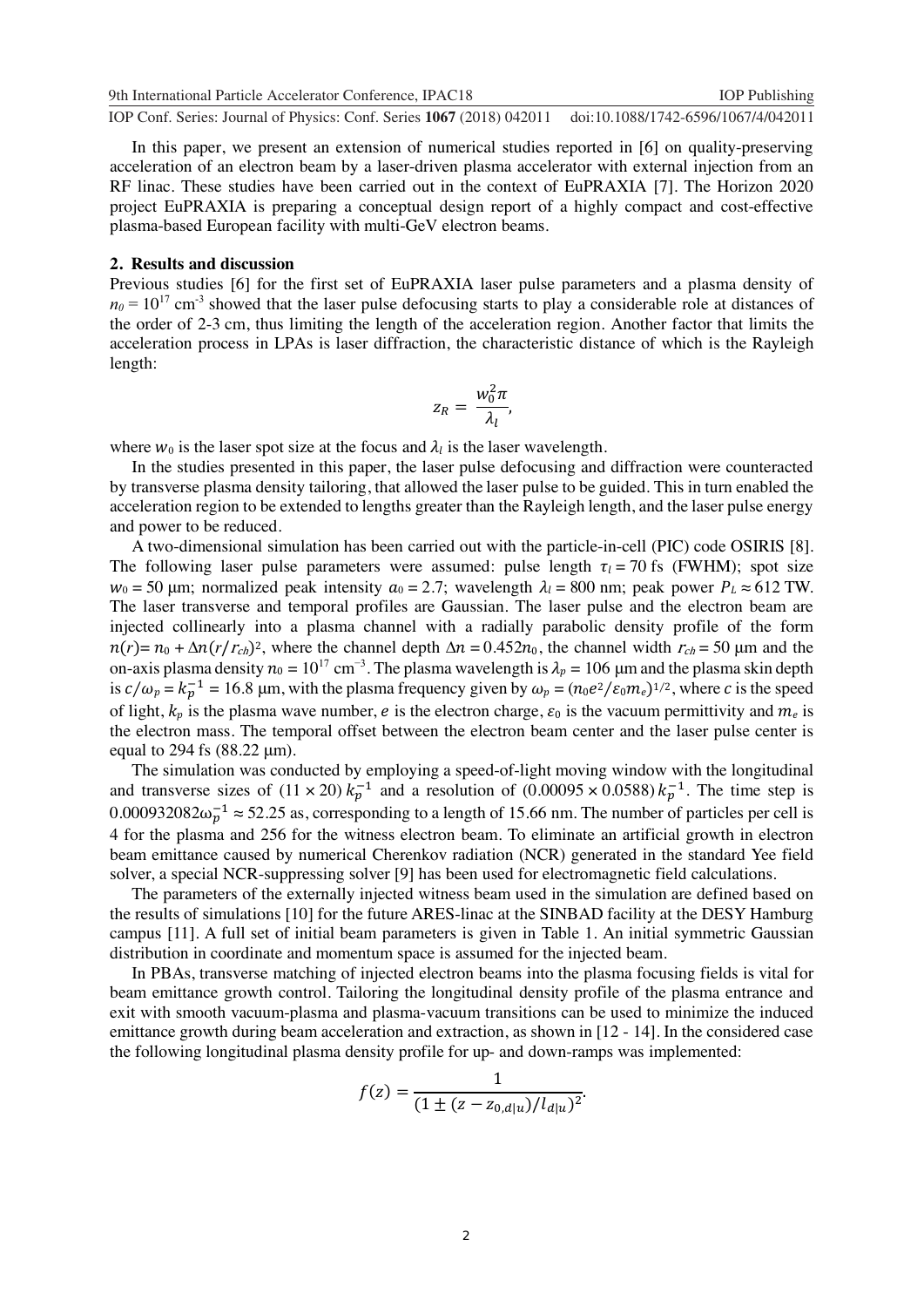| IOP Conf. Series: Journal of Physics: Conf. Series 1067 (2018) 042011 doi:10.1088/1742-6596/1067/4/042011 |  |
|-----------------------------------------------------------------------------------------------------------|--|
|-----------------------------------------------------------------------------------------------------------|--|

| Charge, $Q$ [pC]                                          | 5.6  |
|-----------------------------------------------------------|------|
| Mean energy, $\overline{E}$ [MeV]                         | 101  |
| Relative energy spread, $\Delta E/\overline{E}$ [%]       | 0.43 |
| Longitudinal RMS size, $\sigma_{z,rms}$ [µm]              | 0.59 |
| Transverse RMS size, $\sigma_{x,rms}$ [µm]                | 2.55 |
| Beta-function, $\beta_x$ [mm]                             | 2.76 |
| Normalized transverse emittance, $\varepsilon_{n,x}$ [µm] | 0.47 |

**Table 1.** Electron beam parameters at the plasma entrance.

Here  $z_{0,u}$  and  $z_{0,d}$  are the longitudinal coordinates of the start of the up-ramp and the down-ramp respectively;  $l_u$  and  $l_d$  are the optimized characteristic scale lengths of the plasma ramps given by

$$
l_{d|u} = \beta_{p0} \sqrt{\left(\frac{(N+1)\pi}{\ln(\beta_{goal}/\beta_i)}\right)^2 + \frac{1}{4}} = \frac{L_{d|u}}{\beta_{goal}/\beta_i - 1'}
$$

where  $\beta_{p0}$  is the beta function of the matched electron beam in PBAs,  $\beta_{p0} = \sqrt{\gamma_b c m_e/(ge)}$ , with  $\gamma_b$ being the beam Lorentz factor and g being the transverse focusing field in the plasma;  $\beta_i$  is the initial beta function of the beam;  $\beta_{goal}$  is the beta function of the beam matched to the plasma section in the case of the plasma up-ramp and to the external focusing elements in the case of the down-ramp;  $N = 0$ ,  $1, 2, \ldots; L_u$  and  $L_d$  are the lengths of the plasma up-ramp and the down-ramp respectively. Such tailoring of the longitudinal density profile was analytically and numerically investigated in [14] for PBAs operating in the nonlinear regime and can be experimentally realized in appropriate gas capillaries [15].

Simulation results and longitudinal plasma profile parameters are summarized in Table 2. The evolution of the normalized transverse emittance, transverse RMS size, mean energy, relative energy spread and absolute energy spread of the electron beam during injection, acceleration and extraction from the plasma is presented in Fig. 1.

| Charge, $Q$ [pC]                                             | 5.6       |
|--------------------------------------------------------------|-----------|
| Peak current [kA]                                            | 1.1       |
| Mean energy, $\overline{E}$ [MeV]                            | 2503      |
| Relative energy spread, $\Delta E/\overline{E}$ [%]          | 0.54      |
| Relative slice energy spread $[\%]$                          | 0.022     |
| Longitudinal RMS size, $\sigma_{z,rms}$ [µm]                 | 0.59      |
| Transverse RMS size, $\sigma_{x,rms}$ [µm]                   | 0.98      |
| Normalized transverse emittance, $\varepsilon_{n,x}$ [µm]    | 0.53      |
| Normalized slice emittance, $\varepsilon_{slice, n, x}$ [µm] | 0.49      |
| $L_u$ [mm] / $l_u$ [mm]                                      | 3.85/0.52 |
| Acceleration region length [mm]                              | 67.22     |
| $L_d$ [mm] / $l_d$ [mm]                                      | 6.46/2.18 |
| Laser focal plane position [mm]                              | 4.07      |

**Table 2.** Longitudinal plasma profile parameters and properties of the accelerated electron beam after extraction from the plasma.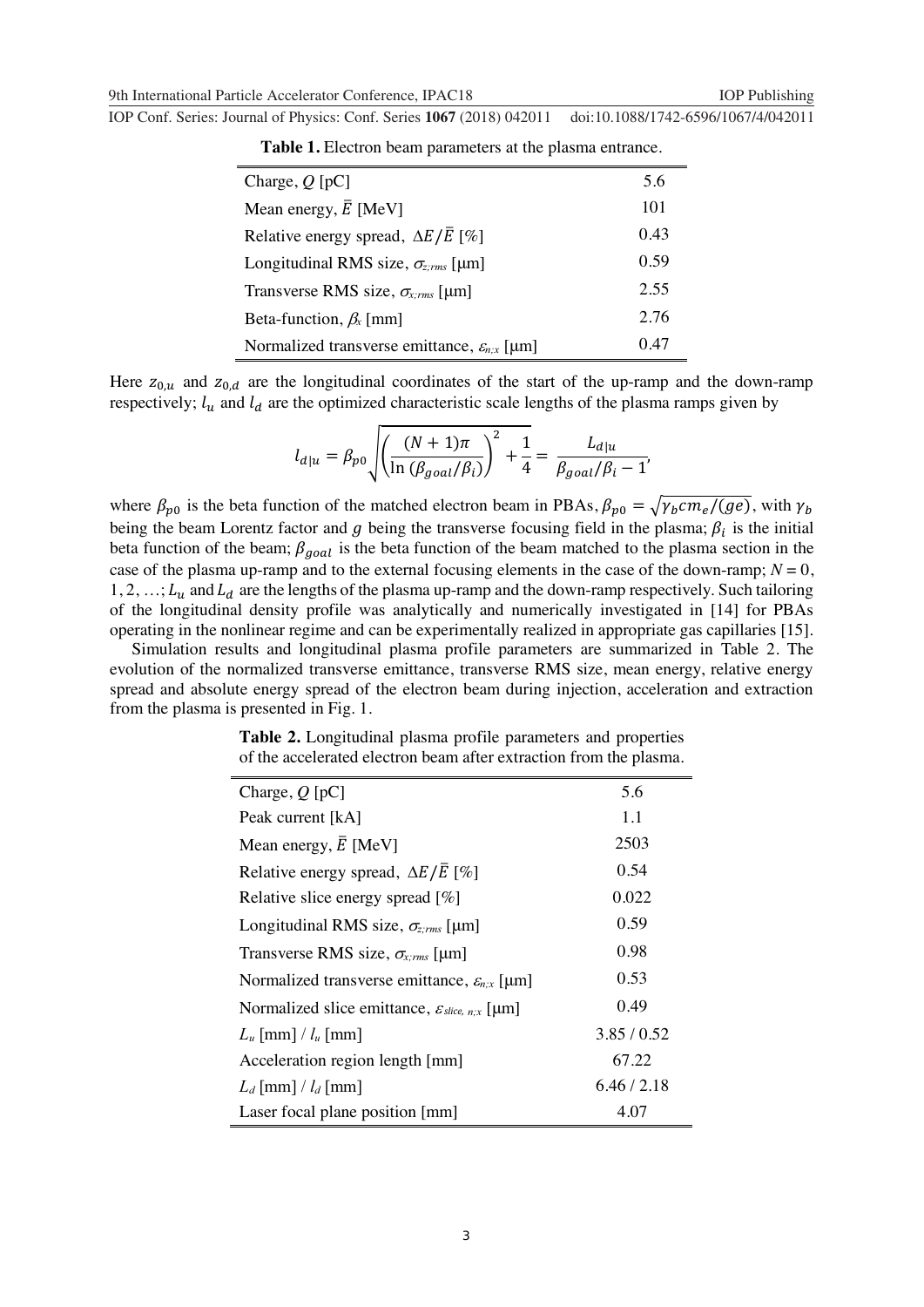**1234567890** ''"" IOP Conf. Series: Journal of Physics: Conf. Series **1067** (2018) 042011 doi :10.1088/1742-6596/1067/4/042011



**Figure 1.** Evolution of the externally injected electron beam properties during acceleration to 2.5 GeV. Left panel (a): transverse RMS beam size (red solid curve); normalized transverse emittance (blue dashed curve). Right panel (b): relative energy spread (red solid curve); absolute energy spread (blue dashed curve); mean energy (black dotted curve).

The results show that the use of a short plasma up-ramp at the beginning of the plasma allows the initial transverse size of the injected beam to be decreased to a value close to the matched one, as shown in Fig. 1 (a). Due to the imperfect matching, the accelerated electron beam develops a decoherence of particle betatron oscillations and beam envelope oscillations [16, 17] from the end of the plasma upramp, consequently leading to a small growth in transverse emittance with a rate of approximately 9 nm/cm. Therefore, the use of short plasma ramps, 3.85 mm in length at the beginning of the plasma and 6.46 mm at the plasma exit, provides sufficient control over the emittance growth throughout the propagation distance.

The energy spread of accelerated electron beams is determined to a considerable extent by the gradient of the longitudinal wakefield acting on them. In the present case, due to the short duration  $(\sigma_{z,rms} \approx 2 \text{ fs})$  and high density  $(n_b = 5.7 \times 10^{17} \text{ cm}^{-3})$  of the electron beam, it creates its own wakefield, the beam loading field [18, 19], of the same order of magnitude as the gradient of the laser-excited plasma wakefield at the region occupied by the beam. Injection of the electron beam into a proper wave phase can allow the laser-driven wakefield to be compensated by the beam loading field, consequently leading to a mitigation of the energy spread growth during the acceleration process. As shown in Fig. 1 (b), throughout the up- and down-ramps the beam energy spread increases, as in regions of low density the beam loading field prevails over the laser-excited wakefield. The relative energy spread decreases in regions where the effective laser wakefield is flattened by the beam loading field, while the absolute energy spread stays near constant. However, in our case, periodical self-focusing and defocusing of the laser pulse are observed during its propagation through the parabolic plasma channel. This leads to periodic changes in the laser-excited wakefield amplitude and shape, and as a consequence, to a reduction of beam loading compensation due to the imperfect flattening of the field at the beam position.

Based on the above, the final properties of the accelerated electron beam are very promising (see Table 2) and meet the requirements of demanding applications such as FELs. The current distribution, as well as longitudinal and transverse phase-spaces of the accelerated electron beam after its extraction from the plasma are presented in Fig. 2.

We should note that a number of factors may have some effect on the results of the simulation. Numerical electron beam-laser dephasing of 12.17 μm (11 % of the plasma wavelength), observed in the simulations due to the superluminal group velocity of the laser pulse in the NCR-suppressing field solver [9], may affect the evolution of the electron beam properties to a small extent. Furthermore, a longitudinal energy chirp and beam asymmetry in the transverse plane, observed in the simulations for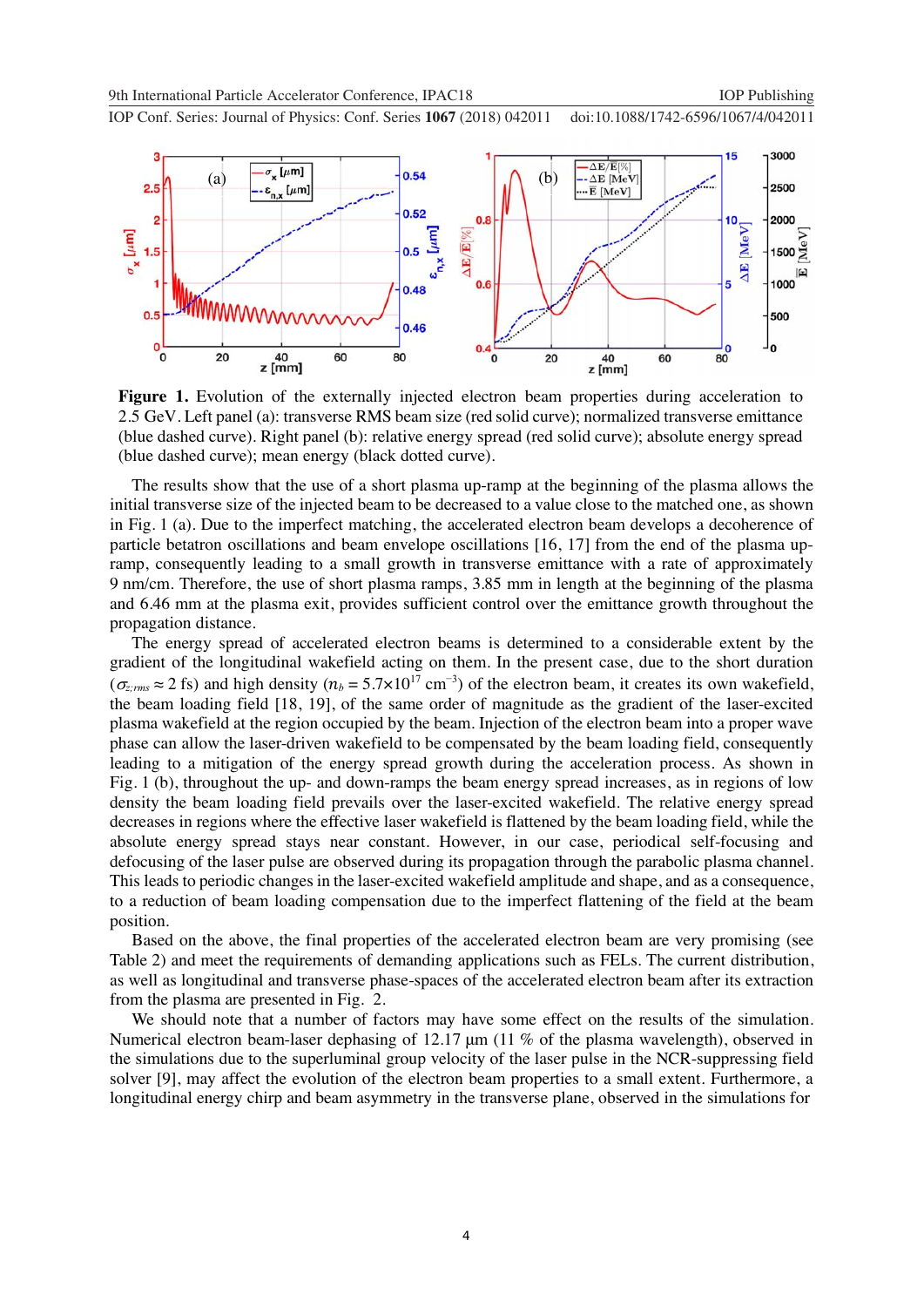9th International Particle Accelerator Conference, IPAC18 IOP Publishing

**1234567890** ''"" IOP Conf. Series: Journal of Physics: Conf. Series **1067** (2018) 042011 doi :10.1088/1742-6596/1067/4/042011



**Figure 2.** Current distribution (a), longitudinal (b) and transverse (c) phase-spaces of the accelerated electron beam after its extraction from the plasma target. The colormap describes normalized charge.

the ARES linac and not considered here, may have some influence on the evolution of the beam properties. 3D simulations with the full 6D phase space beam distribution are planned to examine these effects.

#### **3. Conclusions**

The successful quality-preserving acceleration of an externally injected beam by a laser wakefield accelerator was demonstrated through a two-dimensional PIC simulation. After extraction from the plasma the electron beam has very promising properties for FEL applications: mean energy of 2.5 GeV, beam RMS-duration around 2 fs, peak current of 1.1 kA, slice energy spread of 0.022 % and slice normalized transverse emittance of 0.49 μm.

It is planned to extend the presented studies on quality-preserving acceleration to electron beams with higher charges taking into account also the full 6D phase space beam distribution.

### **Acknowledgements**

We would like to acknowledge the OSIRIS Consortium (IST/UCLA) for providing access to the OSIRIS code. This work was supported by the European Union's Horizon 2020 research and innovation programme under grant agreement № 653782.

#### **References**

- [1] Haefner C L *et al* 2017 High average power, diode pumped petawatt laser systems: a new generation of lasers enabling precision science and commercial applications *Proc. SPIE Optics + Optoelectronics: Research Using Extreme Light: Entering New Frontiers with Petawatt-Class Lasers III* vol 10241, ed G Korn and L O Silva (SPIE Digital Library) p 1024102 https://doi.org/10.1117/12.2281050
- [2] Nakamura K, Mao H-S, Gonsalves A J, Vincenti H, Mittelberger D E, Daniels J, Magana A, Toth C and Leemans W P 2017 Diagnostics, Control and Performance Parameters for the BELLA High Repetition Rate Petawatt Class Laser *EEE J. Quantum Electron* **53** (4) 1200121 https://doi.org/10.1109/jqe.2017.2708601
- [3] Esarey E, Schroeder C B and Leemans W P 2009 Physics of laser-driven plasma-based electron accelerators *Rev. Mod. Phys*. **81** 1229
- [4] Leemans W P *et al* 2014 Multi-GeV electron beams from capillary-discharge-guided subpetawatt laser pulses in the self-trapping regime *Phys. Rev. Lett*. **113** 245002
- [5] Gonsalves A J *et al* 2015 Generation and pointing stabilization of multi-GeV electron beams from a laser plasma accelerator driven in a pre-formed plasma waveguide *Phys. Plasmas* **22** 056703
- [6] Svystun E N *et al* 2018 Beam quality preservation studies in a laser-plasma accelerator with external injection for EuPRAXIA *Nucl. Instr. Meth. A*, In press https://doi.org/10.1016/j.nima.2018.02.060